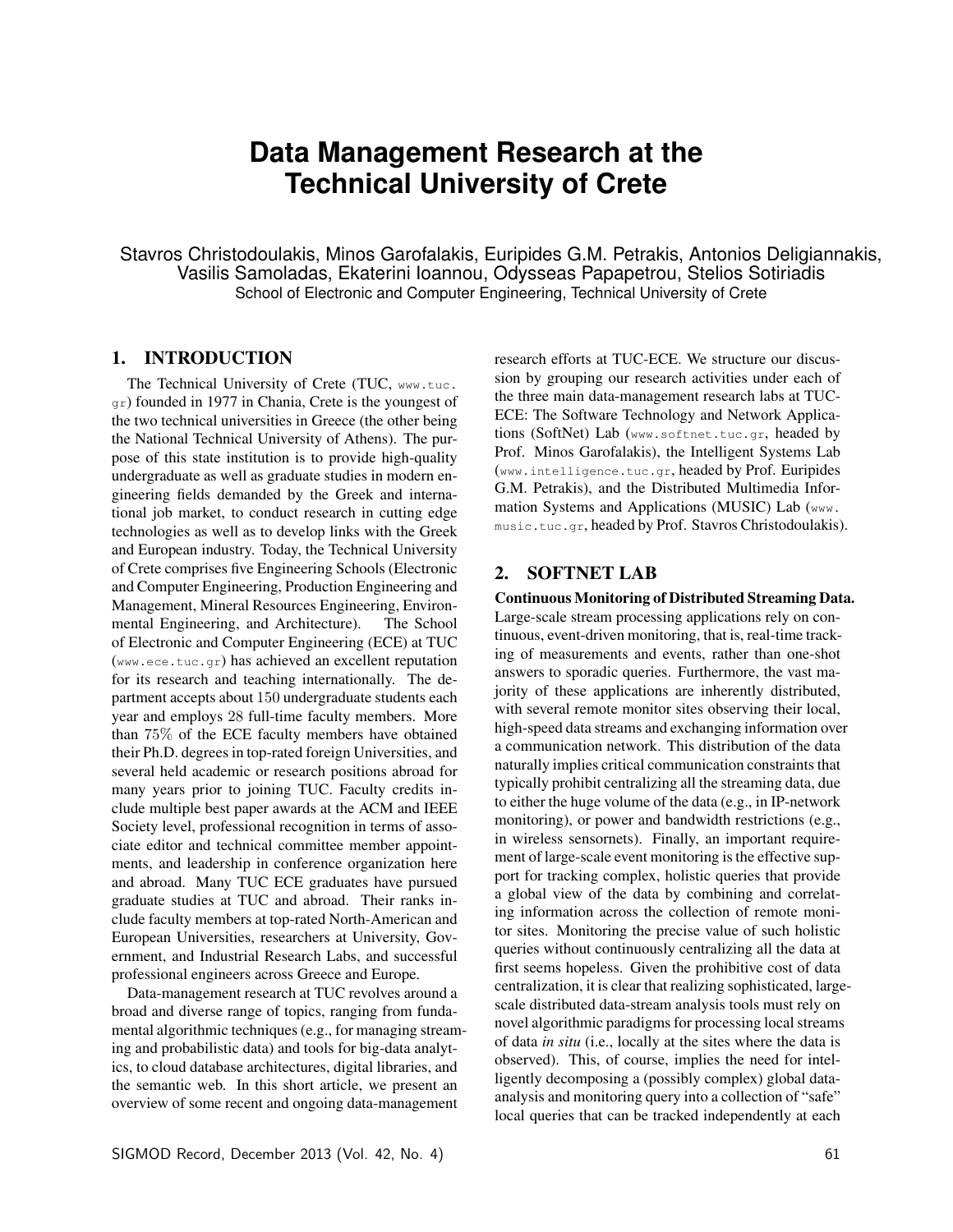site (without communication), while guaranteeing correctness for the global monitoring operation. This decomposition process can enable truly distributed, eventdriven processing of real-time streaming data, using a push-based paradigm, where sites monitor their local queries and communicate only when some local query constraints are violated. Nevertheless, effectively decomposing a complex, holistic query over the global collections of streams into such local constraints is far from straightforward, especially in the case of non-linear queries (e.g., joins).

A useful tool for monitoring complex non-linear queries over distributed streams is the recently proposed geometric approach [15, 8]. In a nutshell, the geometric method enables the monitoring of complex non-linear functions expressed over the *average* of data vectors maintained at distributed sites. The monitoring is made possible by having each site monitor a geometric condition over the *domain* where the average vector lies, rather than monitoring the range of the function. These local geometric constraints are designed to guarantee that, if the monitored condition on the global function is violated, then at least one of the local constraints must be violated, that is, at least one of the remote sites will fire a *local violation*. Thus, no global violation can go undetected.

Our recent work, in the context of the LIFT EU-FET Open project (www.lift-eu.org), builds on the geometric framework in order to solve a variety of complex distributed stream monitoring problems, including: Detecting outliers in sensor networks by monitoring the pair-wise similarities (which can be expressed as a wide range of functions, including, for example,  $L_k$  norms, cosine similarity, and Extended Jaccard coefficient) of neighboring sensor nodes [3]; efficiently monitoring complex functions by combining the use of *prediction models* with the geometric approach [6]; monitoring slidingwindow queries by efficiently summarizing streaming data over sliding windows with probabilistic accuracy guarantees [14]; enriching the geometric approach with *sketch synopses* [4] to efficiently track a broad class of complex queries (including, general inner products, selfjoin sizes and range aggregates) over massive, high-dimensional distributed data streams with provable guarantees [5]; monitoring continuous fragmented skyline queries over distributed data streams [13]; and, proposing novel techniques for defining improved *safe zones* (i.e., safe regions of the domain for local data vectors) for distributed monitoring problems [7]

Our ongoing work in the area of (centralized and distributed) data-stream management focuses on novel extensions of the technology and tools to handle the challenges of (1) large-scale Complex Event Processing (CEP) systems (in the context of the upcoming FERARI EU-

STREP project), (2) massive brain data analytics (in the context of the EU FET-Flagship Human Brain Project, www.humanbrainproject.eu), and (3) new, elastic software/hardware architectures for effective data-stream analytics (in the context of the upcoming QualiMaster EU-STREP project).

Data-as-a-Service (DaaS) in Microcloud Federations. Collecting, storing, and processing public web-size data, such as the web graph and public data from social networks, has for long being an exclusive privilege of a few large companies world-wide that have the capacity to construct and maintain huge server farms. Towards enabling small and medium companies to perform management and mining tasks on data of such magnitude, we have recently, in the context of the LEADS EU-STREP project (www.leads-project.eu), started exploring an innovative cloud model, called Data-as-a-Service (DaaS). The model enables companies to use shared cloud resources for storing and accessing public and private data, and for performing arbitrary processing tasks on this data. The targeted infrastructure in our case is an elastic set of distributed microclouds, combined to create the illusion of a large unified cloud.

The considered scenario has several key benefits compared to traditional in-house solutions. First and foremost, companies can share the acquisition (e.g., crawling) and storage cost of the public data. Results of common processing tasks, such as the PageRank scores of web-pages or the influence factors of users in social networks, can also be shared across platform users. Second, companies can use a pay-as-you-go charge model, without requiring upfront investment. This enables small companies to test innovative, high-risk, ideas, without a substantial investment. Last, sharing of the infrastructure reduces the idle time of the participating nodes, promoting green computing and reducing the platform's running cost.

The model also comes with a novel set of challenges. Probably the key concerns for companies are the correctness of the data and results, and the privacy of sensitive data. Therefore, in a recent paper we have considered the problem of verifying the correctness and freshness of query results on data streams, necessary in the existence of malicious or misbehaving nodes in the network [12]. Our solution induces a very small overhead, and is readily applicable to generic cloud setups. In the same context, we recently started investigating the problem of data analytics on private, encrypted, data in the cloud. Our recent results (working paper) show that many of the queries necessary for powerful data analytics can in fact be executed without information leakage, directly in the cloud.

The physical distribution of the individual clouds in the considered infrastructure offers many optimization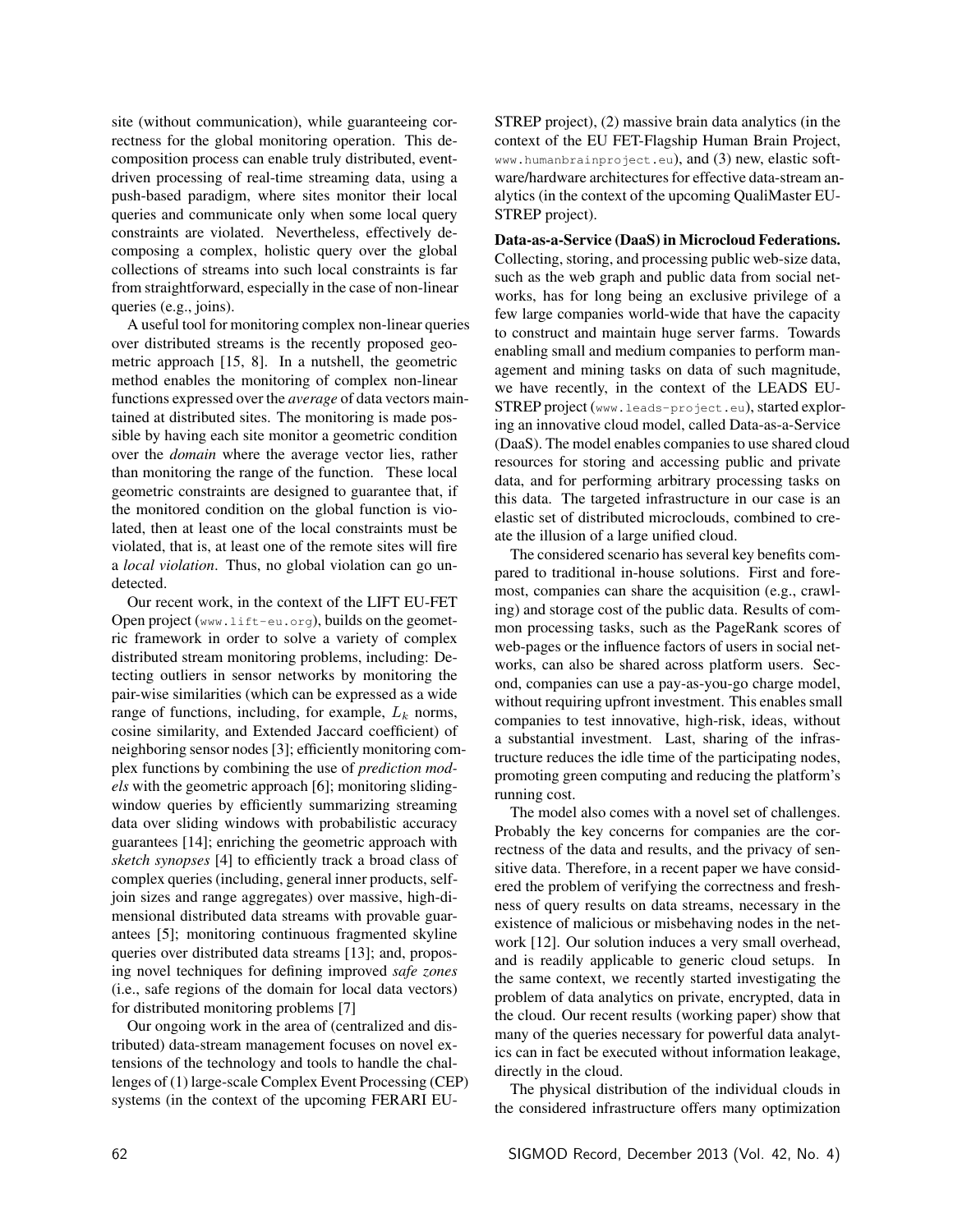opportunities. Data is partitioned on servers distributed across the world, each one with different (possibly even varying) computational capacity and charging policies. By controlling the data placement and replication, the location of the processing tasks, as well as the network interaction between the nodes, we can drastically reduce the running cost of the platform. Keeping this in mind, we are now developing novel distributed algorithms for frequent data processing tasks over both streaming and stored data, which rely on approximation and on in situ processing. Preliminary results on maintenance of PageRank scores for the web graph show that these techniques substantially reduce the cost without noticeable impact on quality (working paper).

Uncertain/Probabilistic Data Management. We are also working on developing techniques for efficient management of uncertain data, originating, for example, from information extraction and resolution processes. The majority of the work on this topic is done in the context of the HeisenData project (heisendata.softnet.tuc. gr), which aims at extending the traditional relational table store with support for a broad class of statistical models and probabilistic-reasoning tools.

Part of our research focus involves efficient query processing over data extracted from unstructured sources [23, 22, 24]. For instance, the possible extractions can be represented using the Conditional Random Field (CRF) statistical model [18], and inference over such a CRF provides the final extraction results. The system presented in [24], is a probabilistic framework that allows performing such extraction tasks. It uses a linear-chain CRF with the Viterbi inference algorithm and query processing returns the maximum-likelihood extraction results. The in-database implementation of extraction tasks, as introduced in [18], improves the quality of query results as well as the efficiency of query processing since it enables the incorporation of several optimizations. The approach in [23] considers additional inference algorithms, such as variations of the sampling-based Markov chain Monte Carlo. It also proposes mechanisms for choosing the most suitable inference algorithm based on the given data, model, and query. We are currently working on further improving quality and efficiency by combining additional extraction and database activities, including coreference, canonicalization and optimizations using algebraic equivalences. Providing such a system requires addressing several challenges, such as efficiently executing the inference process on the potentially large graphical models that will be created. To enable large-scale probabilistic data analysis, we have recently developed a novel MapReduce algorithm. It efficiently executes exact inference on large graphs by taking advantage of the parallel nature of exact inference both structurally and computationally.

With respect to management of data from entity resolution methods, we are considering probabilistic unmerged duplicates specifying which objects can be merged. More specifically, we proposed an entity-join operator that allows expressing joins between the tables containing unmerged duplicates with other tables from the database. The focus is on analytics that allow users to express aggregation and iceberg queries over the massive collection of "possible resolution worlds". Processing is based on a novel indexing structure that allows efficient access to the resolution-related information and a set of techniques for evaluating complex queries that include qualifiers for retrieving analytical and summarized information and moving towards a higher level of detail. An extension of this work is to reduce the time required for query processing by considering also a set of apriori merges along with the on-the-fly merges created during query processing.

## 3. INTELLIGENT SYSTEMS LAB

During the latest years we have witnessed the rapid growth of cloud computing that delivers leased services to everyday Internet users. Various provisioning models have been defined to separate accessibility and content of services. A fundamental taxonomy includes infrastructural services (Infrastructure as a Service-IaaS), software based services (Software as a Service-SaaS) and development platforms (Platform as a Service-PaaS). Initially, IaaS is related to active and virtualized services that scale dynamically while SaaS refers to applications that are already hosted in cloud datacenters. At last, PaaS could be seen as an outgrowth of SaaS, wherein applications are available in a development platform environment where users could implement their own cloud based solutions. Cloud computing has been proven to be a novel approach, for many cases, regarding to the minimization of operational and monitoring costs while it increases elasticity. However in the healthcare domain, in particular, there are standards, regulations and recommendations (e.g., national legislation, ISOs and security standards). These stress severe restrictions for data transfer, storage, aggregation and analysis. For the case of cloud computing a typical requirement is that services presumed to be stored in remote datacenters, while the data storage happens, as well, remotely. This raises obstacles and the utilization of cloud capabilities by healthcare domain seems challenging.

We are taking part in the Future Internet Public-Private Partnership (FI-PPP,  $www.fi-ppp.eu)$ ) of the EU (a European programme for Internet-enabled innovation). The ongoing phase 2 of FI-PPP includes 5 use case trials, one of which is the FI-Star project (www.fi-star.eu) that aims at establishing early trials in the Health Care domain building on Future Internet (FI) technology lever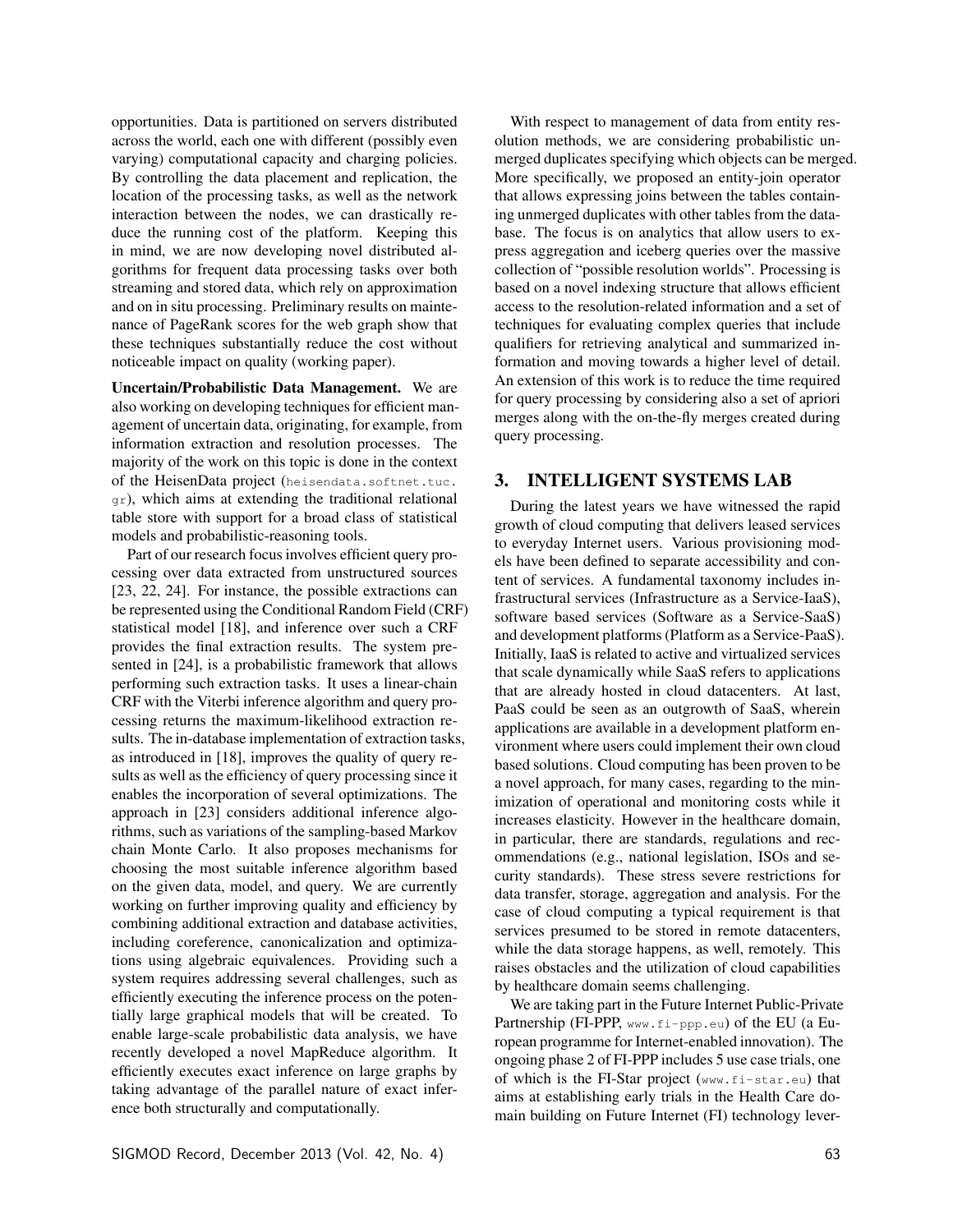aging on the outcomes of FI-PPP Phase 1. FI-STAR adopts a fundamentally different, "reverse" cloud approach that is bringing the software to the data, rather than bringing the data to the software [19] as a means of developing Future Internet (FI) applications. At a glance, cloud services (SaaS) could reach the local user infrastructure and utilized in an on demand model while services are deployed locally. This highlights new challenges in the area of designing FI applications for sensitive domains like the e-health domain where data security and confidentiality raise obstacles on data processing (e.g., data may not migrate to a public cloud and need to be processed locally).

Within the FI-Star project, we focus on exploiting a SaaS cloud model for deploying an architecture solution [17] that resorts to FI-WARE . FI-WARE is a core software platform that eases creation of innovative Future Internet (FI) applications by offering reusable modules named as Generic Enablers (GEs). Generic Enablers (GEs) are considered as software units (the core building blocks of a cloud application) that offer various functionalities along with protocols and interfaces for operation and communication.

Particular emphasis is given to interoperability and portability of cloud services. This drives from the need of translating services across different cloud providers and the need for service discovery within each cloud platform. Thus, providers could allow services to communicate and interoperate. Service interoperability refers to the interoperation of services across multiple clouds using a common management API while, system portability defines the ability of cloud services to be deployed on other cloud service of a lower service model (for instance a SaaS to be integrated in a PaaS). Our work is also closely related with the case of portability wherein an application needs to be ported in the cloud, and this is particularly interesting for utilizing the legacy applications and systems. We are motivated from the exploration of semantic annotated descriptions in order to assist cloud porting in terms of service automate operations as well as assign rich content and relationships. Practically, this requires definition of the service (for instance using service descriptions) in order to be translated and be compatible with a cloud.

One of our research aims is to explore ontology-based solutions, for representing cloud services specific concepts, attributes and relationships. In recent work we have presented an analysis to define the requirements for interoperability and portability in various cloud deployment models. A future task is to design service descriptions of GEs and automate the service discovery process. This will offer significant advantages for locating appropriate GEs that integrate FI applications.

Recent work includes developments in our lab's state-

of-the-art cloud setting (termed Intellicloud, cloud. intellicloud.tuc.gr) that will offer several kinds of provider services for FI application development including GEs. Intellicloud is based on Open Cloud Computing Interface (OCCI, occi-wg.org) standard that is an open specification and API for cloud offerings and it is aligned with FI-WARE. OCCI promotes developments in the area of interoperability and portability, areas that we perform our research. Currently, Intellicloud offers IaaS and PaaS services (that integrate GEs) to researchers for experimentation and implementation of FI applications (e.g., healthcare services)

In many instances, healthcare services have been developed based on the IoT paradigm that enables devices to be represented in an Internet like structure. In FI-STAR, provider cloud services will manage and upgrade functionalities of GEs and will be deployed in a customize way that matched the health care use case constraints. Fundamentally, this includes the cloud management for supervision, underlying infrastructure, the utilization of various IoT devices for data collection, provision of APIs (e.g., tools for data analytics) and communication among interfaces. This in combination with edge computing expands clouds functionality by allowing business logic and process management to happen at the actual source similar to a distributed computing fashion. This characterizes an alternative view of clouds where services can reach user premises and utilized directly in users personal IoT devices. We also focus on the exploration of healthcare provisioning models and approaches. For instance we have designed decision support system for patients suffering from Bipolar Disorder. Thus, the adaptation of performed work by utilizing emerging technologies highlights an area of our new challenges.

We vision that edge computing could offer cloud capabilities for remote data storage and management, while local data processing will facilitate a self-adaptive environment for data extraction and analysis. In such solution, legacy or on-the-fly developments will need to be imported to the cloud infrastructure and to interoperate in both local and remote clouds. This means that users software and APIs will need to communicate successfully and understand the new system constraints, a case that highlights cloud portability.

## 4. MUSIC LAB

Semantic Web Interoperability. The dominant standard for information exchange in the web today is XML and many important international standard have been expressed in XML and its derivatives. The emerging Semantic Web (SW) world however is based on different models and languages. We investigate methodologies for bridging the gap between the Semantic Web and the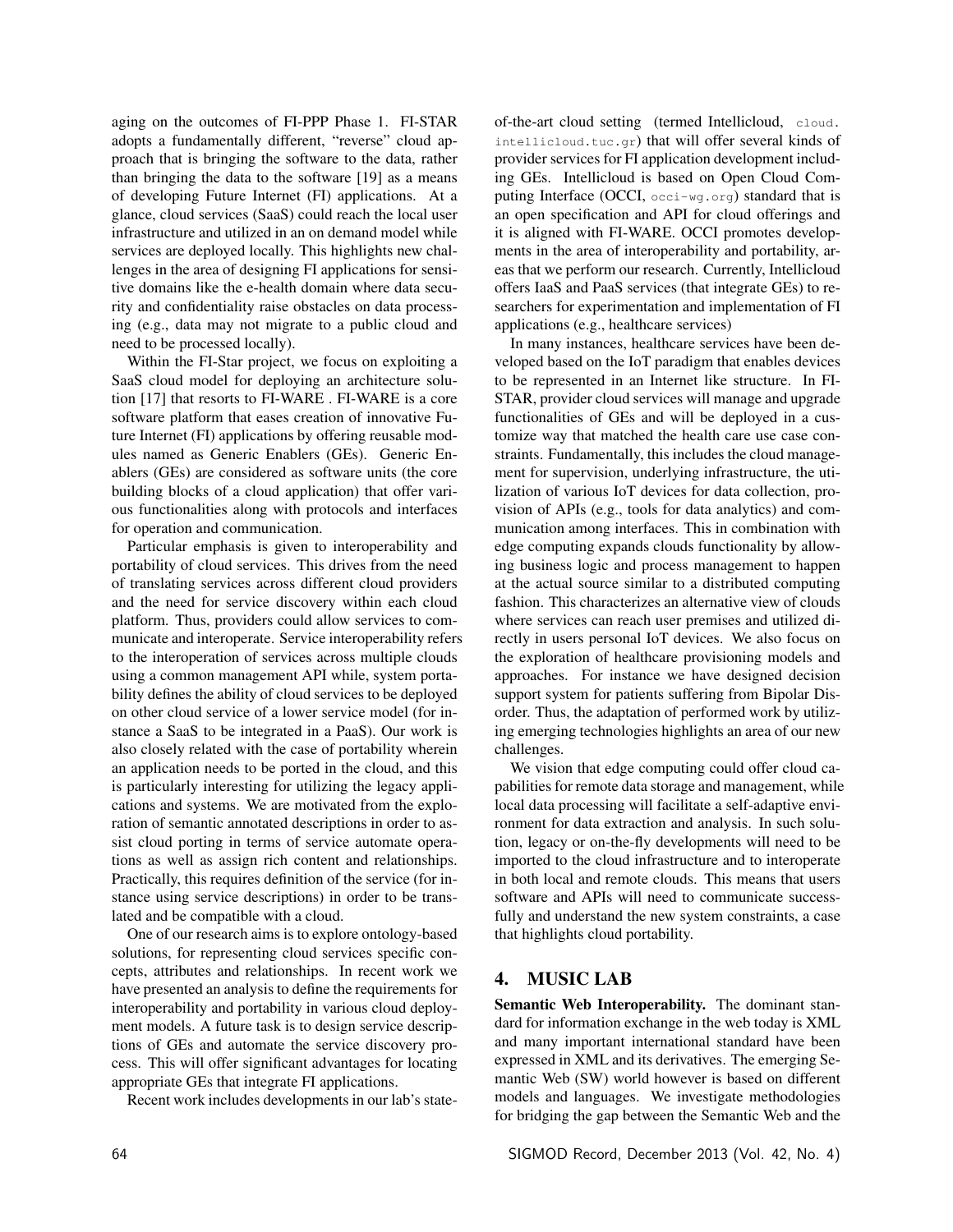XML world. A survey and comparison of recent technologies and standards in the XML and SW world as well as the data integration and data exchange systems between the two appears in [1]. We have developed the XS2OWL Framework ([1]) which provides a transformation model for automatic and accurate expression of the XML Schema Semantics in OWL Syntax. In addition it allows it allows the transformation of the XML data in RDF format and vice versa. The current version of XS2OWL exploits the OWL 2 semantics (like identity constraints) and supports the new XML constructs introduced in XML Schema 1.1. We have also developed the SPARQL2XQuery Framework for the translation of SPARQL to XQuery [2]. Although several systems offer SPARQL end points over relational data there are no systems supporting XML data. The Framework provides a formal model for the expression of mappings from OWL to XML Schema and a generic method for SPARQL to XQuery translation, thus providing an important part of ontology based integration involving XML resources in the Linked data environment.

Driven by the fact that Semantic Web is comprised of distributed, diverse (in terms of schema adopted) and in some cases overlapping RDF datasets, we are investigating generic frameworks supporting query answering in federated architectures. To this end, the SPARQL–RW Framework [9] provides a formal method and implementation for SPARQL query rewriting with respect to a set of predefined mappings between ontology schemas. The supported mapping model has been formally described using Description Logics and allows the definition of a rich set of mapping types. Our Framework is proved to provide semantics preserving queries to the nodes.

Finally, important international standards such as MPEG-7 for multimedia content descriptions do not describe a formal mechanism for the systematic integration of domain knowledge in the MPEG-7 descriptions. We have developed a formal model for domain knowledge representation within MPEG-7 [20]. The model allows the systematic integration of domain knowledge in MPEG-7 descriptions using only MPEG-7 constructs thus maintaining interoperability with existing MPEG-7 software.

Meta Data Management, Interoperability and Linked Data Publishing in Museum Digital Libraries. In addition to web presence today museums are also very interested in interoperability with generic or domain specific large international metadata publishers as well as publishing their data in the semantic web world. In the context of the Natural Europe project we have developed methodologies, software architectures and systems to support Natural history museums for their web presence, their interoperability with major international metadata providers and search engines and for publishing their data as Linked Data ([10], [16]). The systems have been installed and used in six important European Natural History museums.

Each museum node is provided with a Multimedia Authoring Tool (MMAT), a Cultural heritage Object (CHO) repository and with a Vocabulary Server facilitating the complete metadata management lifecycle ingestion, maintenance, curation and dissemination of CHOs. The infrastructure also supports the migration of legacy metadata migration into the node. The application profile of CHOs has been created through an iterative process with the museum domain experts and it is a superset of the Europeana Semantic Elements (ESE) metadata format, thus providing a direct interoperability with the central European Digital library (Europeana). The CHO repository manages both content and metadata and adopts the OAIS Reference Model for ingestion, maintenance and dissemination of information packages. The Vocabulary Server supports any taxonomic classification that the museum may use. The ingested taxonomies follow the SKOS format which is a leading international standard based on the Semantic Web principles for representations of Thesauri, Taxonomies and other types of controlled vocabularies. The controlled vocabularies provide strong support for the curation, indexing, retrieval, autocomplete functionality, etc.

For Natural history an important vocabulary is is the Catalogue of life (CoL) which contains 1.4 millions of species and their relationships. We have expressed the taxonomy of CoL to SKOS using the CoL annual checklist and a D2R server. An Access Module provides a number of services that allow selective harvesting of metadata from external entities through an OAI-PMH interface. The museums can be seen individually or through a federation. The Access Module is used to harvest the metadata to the federal node, to Europeana, as well as to establishing connections with major biodiversity networks such as GBIF and BIOCASE. The BIOCASE network is based on a very involved Schema (ABCD Schema) which describes nearly 1200 different concepts. We developed in cooperation with museum experts mappings between the ABCD schema concepts, and wrappers to be used by BIOCASE to access the XML databases of natural Europe (the BIOCASE wrappers assume relational dbms underneath). The wrappers developed follow a layered architecture so that they can be easily adapted for other XML data sources.

To support the Semantic Web presence of each museum individually we have described in OWL the CHO Application profile of Natural Europe. The resulting Natural Europe ontology references well known ontologies/schemas (like DC, FOAF, Geonames, SKOS) and has been aligned with the Europeana Data model (EDM) supporting interoperability with the Europeana Seman